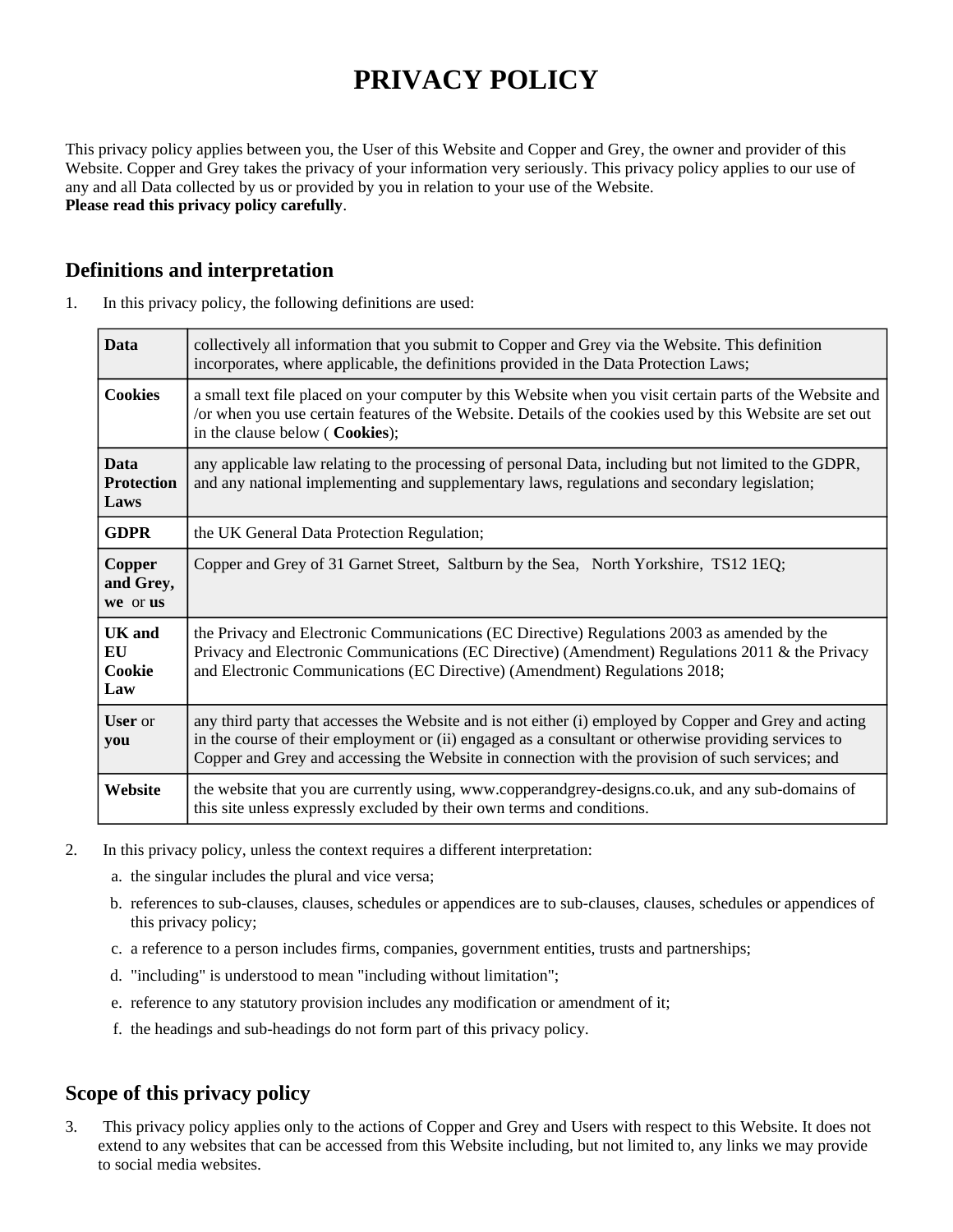4. For purposes of the applicable Data Protection Laws, Copper and Grey is the "data controller". This means that Copper and Grey determines the purposes for which, and the manner in which, your Data is processed.

### **Data collected**

- 5. We may collect the following Data, which includes personal Data, from you:
	- a. name;
	- b. contact Information such as email addresses and telephone numbers;

in each case, in accordance with this privacy policy.

#### **How we collect Data**

- 6. We collect Data in the following ways:
	- a. data is given to us by you ; and
	- b. data is collected automatically.

#### **Data that is given to us by you**

- 7. Copper and Grey will collect your Data in a number of ways, for example:
	- a. when you contact us through the Website, by telephone, post, e-mail or through any other means;
	- b. when you register with us and set up an account to receive our products/services;
	- c. when you complete surveys that we use for research purposes (although you are not obliged to respond to them);
	- d. when you enter a competition or promotion through a social media channel;
	- e. when you make payments to us, through this Website or otherwise;
	- f. when you elect to receive marketing communications from us;
	- g. when you use our services;

in each case, in accordance with this privacy policy.

## **Data that is collected automatically**

- 8. To the extent that you access the Website, we will collect your Data automatically, for example:
	- a. we automatically collect some information about your visit to the Website. This information helps us to make improvements to Website content and navigation, and includes your IP address, the date, times and frequency with which you access the Website and the way you use and interact with its content.
	- b. we will collect your Data automatically via cookies, in line with the cookie settings on your browser. For more information about cookies, and how we use them on the Website, see the section below, headed "Cookies".

#### **Our use of Data**

- 9. Any or all of the above Data may be required by us from time to time in order to provide you with the best possible service and experience when using our Website. Specifically, Data may be used by us for the following reasons:
	- a. internal record keeping;
	- b. improvement of our products / services;
	- c. transmission by email of marketing materials that may be of interest to you;

in each case, in accordance with this privacy policy.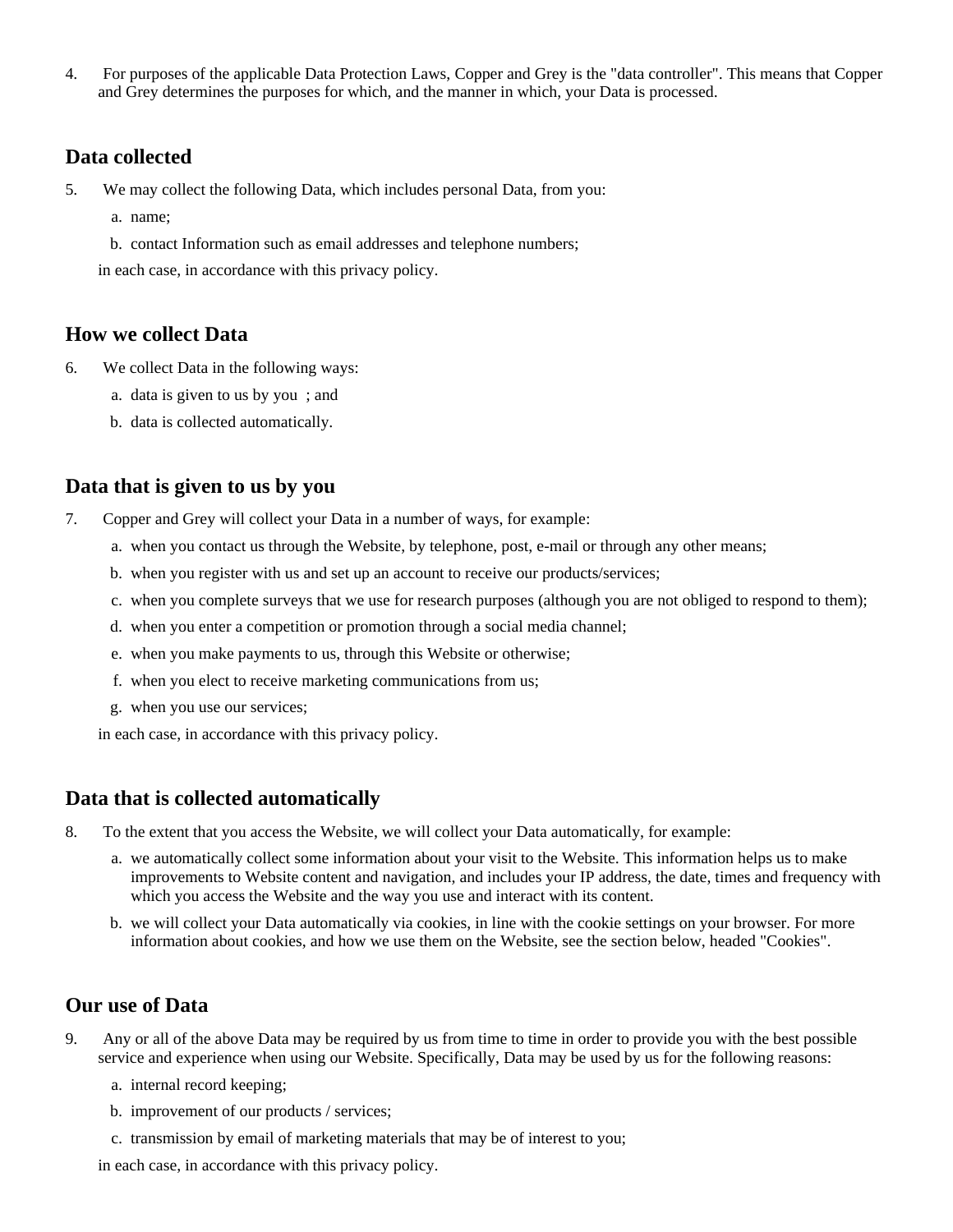- 10. We may use your Data for the above purposes if we deem it necessary to do so for our legitimate interests. If you are not satisfied with this, you have the right to object in certain circumstances (see the section headed "Your rights" below).
- 11. For the delivery of direct marketing to you via e-mail, we'll need your consent, whether via an opt-in or soft-opt-in:
	- a. soft opt-in consent is a specific type of consent which applies when you have previously engaged with us (for example, you contact us to ask us for more details about a particular product/service, and we are marketing similar products/services). Under "soft opt-in" consent, we will take your consent as given unless you opt-out.
	- b. for other types of e-marketing, we are required to obtain your explicit consent; that is, you need to take positive and affirmative action when consenting by, for example, checking a tick box that we'll provide.
	- c. if you are not satisfied about our approach to marketing, you have the right to withdraw consent at any time. To find out how to withdraw your consent, see the section headed "Your rights" below.
- 12. When you register with us and set up an account to receive our services, the legal basis for this processing is the performance of a contract between you and us and/or taking steps, at your request, to enter into such a contract.
- 13. We may use your Data to show you Copper and Grey adverts and other content on other websites. If you do not want us to use your data to show you Copper and Grey adverts and other content on other websites, please turn off the relevant cookies (please refer to the section headed "Cookies" below).

### **Who we share Data with**

- 14. We may share your Data with the following groups of people for the following reasons:
	- a. our employees, agents and/or professional advisors In order to fulfil orders and ship products. ;
	- b. relevant authorities In order to complete tax & financial records.;

in each case, in accordance with this privacy policy.

## **Keeping Data secure**

- 15. We will use technical and organisational measures to safeguard your Data, for example:
	- a. access to your account is controlled by a password and a user name that is unique to you.
	- b. we store your Data on secure servers.
- 16. Technical and organisational measures include measures to deal with any suspected data breach. If you suspect any misuse or loss or unauthorised access to your Data, please let us know immediately by contacting us via this e-mail address: copperandgrey@outlook.com.
- 17. If you want detailed information from Get Safe Online on how to protect your information and your computers and devices against fraud, identity theft, viruses and many other online problems, please visit www.getsafeonline.org. Get Safe Online is supported by HM Government and leading businesses.

#### **Data retention**

- 18. Unless a longer retention period is required or permitted by law, we will only hold your Data on our systems for the period necessary to fulfil the purposes outlined in this privacy policy or until you request that the Data be deleted.
- 19. Even if we delete your Data, it may persist on backup or archival media for legal, tax or regulatory purposes.

## **Your rights**

20. You have the following rights in relation to your Data: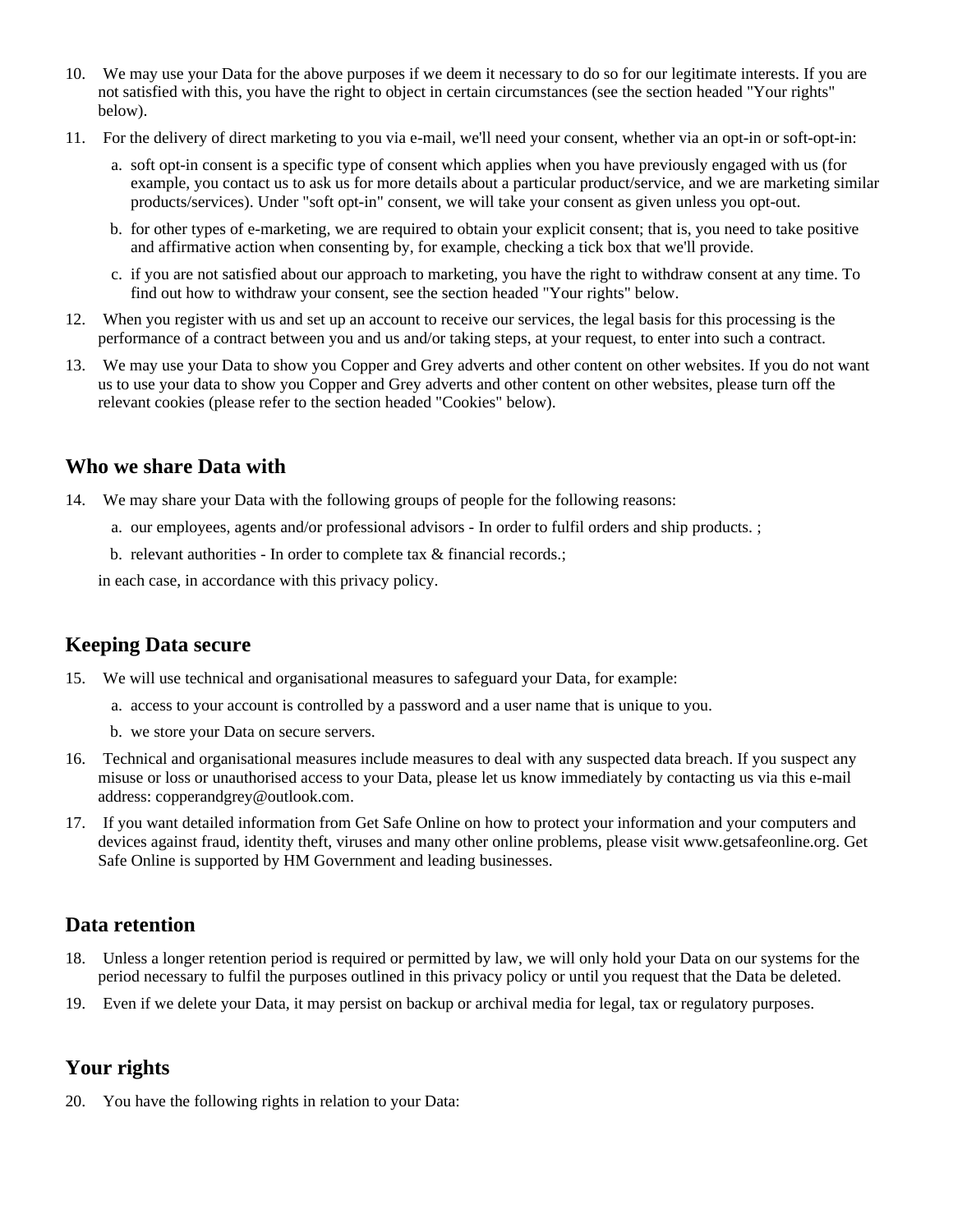- a. **Right to access** the right to request (i) copies of the information we hold about you at any time, or (ii) that we modify, update or delete such information. If we provide you with access to the information we hold about you, we will not charge you for this, unless your request is "manifestly unfounded or excessive." Where we are legally permitted to do so, we may refuse your request. If we refuse your request, we will tell you the reasons why.
- b. **Right to correct** the right to have your Data rectified if it is inaccurate or incomplete.
- c. **Right to erase** the right to request that we delete or remove your Data from our systems.
- d. **Right to restrict our use of your Data** the right to "block" us from using your Data or limit the way in which we can use it.
- e. **Right to data portability** the right to request that we move, copy or transfer your Data.
- f. **Right to object** the right to object to our use of your Data including where we use it for our legitimate interests.
- 21. To make enquiries, exercise any of your rights set out above, or withdraw your consent to the processing of your Data (where consent is our legal basis for processing your Data), please contact us via this e-mail address: copperandgrey@outlook.com.
- 22. If you are not satisfied with the way a complaint you make in relation to your Data is handled by us, you may be able to refer your complaint to the relevant data protection authority. For the UK, this is the Information Commissioner's Office (ICO). The ICO's contact details can be found on their website at https://ico.org.uk/.
- 23. It is important that the Data we hold about you is accurate and current. Please keep us informed if your Data changes during the period for which we hold it.

#### **Links to other websites**

24. This Website may, from time to time, provide links to other websites. We have no control over such websites and are not responsible for the content of these websites. This privacy policy does not extend to your use of such websites. You are advised to read the privacy policy or statement of other websites prior to using them.

## **Changes of business ownership and control**

- 25. Copper and Grey may, from time to time, expand or reduce our business and this may involve the sale and/or the transfer of control of all or part of Copper and Grey. Data provided by Users will, where it is relevant to any part of our business so transferred, be transferred along with that part and the new owner or newly controlling party will, under the terms of this privacy policy, be permitted to use the Data for the purposes for which it was originally supplied to us.
- 26. We may also disclose Data to a prospective purchaser of our business or any part of it.
- 27. In the above instances, we will take steps with the aim of ensuring your privacy is protected.

## **Cookies**

- 28. This Website may place and access certain Cookies on your computer. Copper and Grey uses Cookies to improve your experience of using the Website and to improve our range of products and services. Copper and Grey has carefully chosen these Cookies and has taken steps to ensure that your privacy is protected and respected at all times.
- 29. All Cookies used by this Website are used in accordance with current UK and EU Cookie Law.
- 30. Before the Website places Cookies on your computer, you will be presented with a message bar requesting your consent to set those Cookies. By giving your consent to the placing of Cookies, you are enabling Copper and Grey to provide a better experience and service to you. You may, if you wish, deny consent to the placing of Cookies; however certain features of the Website may not function fully or as intended.
- 31. This Website may place the following Cookies:

| <b>Type of Cookie</b>      | Purpose                                                                                                                                                     |
|----------------------------|-------------------------------------------------------------------------------------------------------------------------------------------------------------|
| Strictly necessary cookies | These are cookies that are required for the operation of our website. They<br>include, for example, cookies that enable you to log into secure areas of our |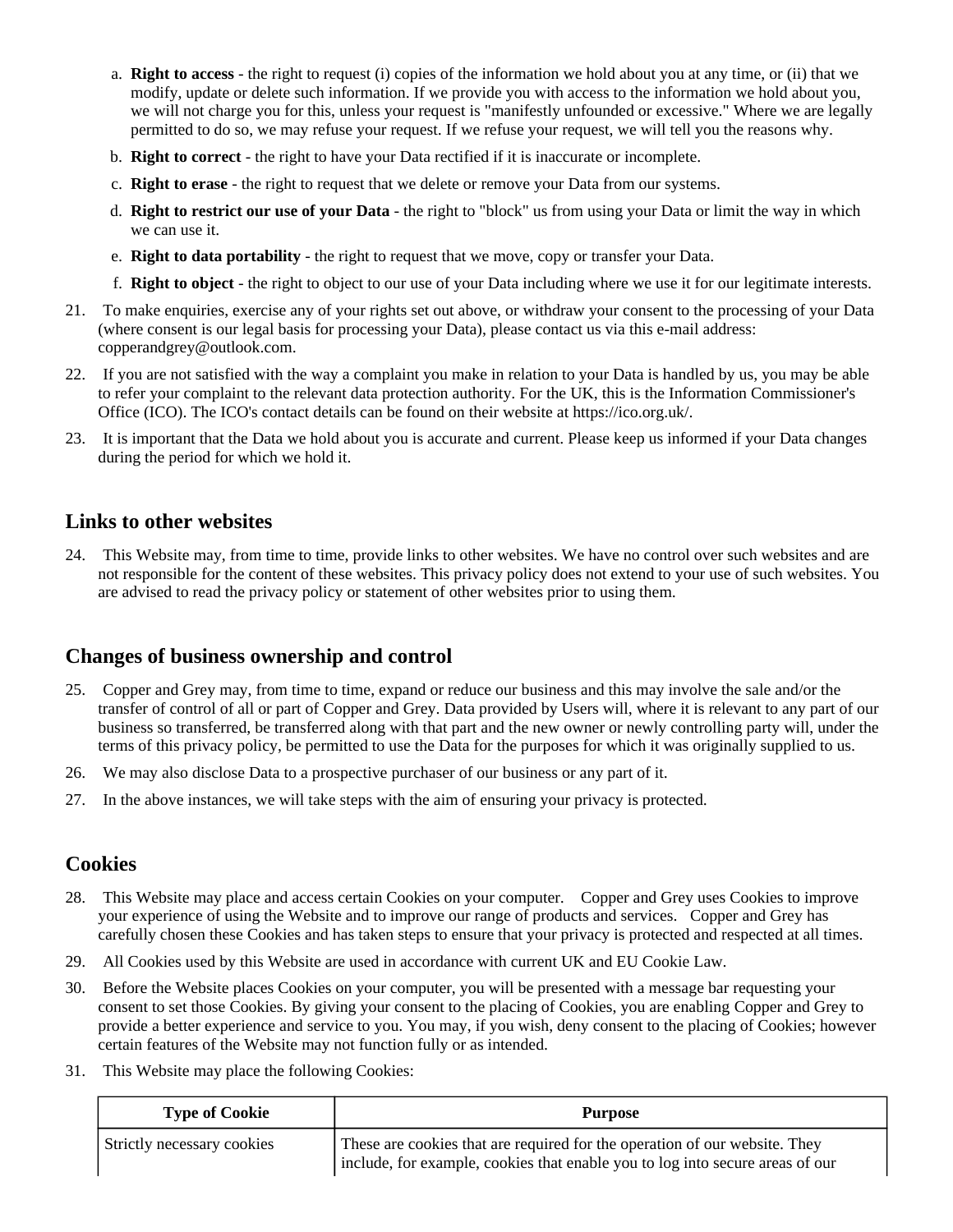|                                | website, use a shopping cart or make use of e-billing services.                                                                                                                                                                                                                                                    |
|--------------------------------|--------------------------------------------------------------------------------------------------------------------------------------------------------------------------------------------------------------------------------------------------------------------------------------------------------------------|
| Analytical/performance cookies | They allow us to recognise and count the number of visitors and to see how<br>visitors move around our website when they are using it. This helps us to<br>improve the way our website works, for example, by ensuring that users are<br>finding what they are looking for easily.                                 |
| <b>Functionality cookies</b>   | These are used to recognise you when you return to our website. This enables us<br>to personalise our content for you, greet you by name and remember your<br>preferences (for example, your choice of language or region).                                                                                        |
| Targeting cookies              | These cookies record your visit to our website, the pages you have visited and the<br>links you have followed. We will use this information to make our website and<br>the advertising displayed on it more relevant to your interests. We may also share<br>this information with third parties for this purpose. |

- 32. You can find a list of Cookies that we use in the Cookies Schedule.
- 33. You can choose to enable or disable Cookies in your internet browser. By default, most internet browsers accept Cookies but this can be changed. For further details, please consult the help menu in your internet browser.
- 34. You can choose to delete Cookies at any time; however you may lose any information that enables you to access the Website more quickly and efficiently including, but not limited to, personalisation settings.
- 35. It is recommended that you ensure that your internet browser is up-to-date and that you consult the help and guidance provided by the developer of your internet browser if you are unsure about adjusting your privacy settings.
- 36. For more information generally on cookies, including how to disable them, please refer to aboutcookies.org. You will also find details on how to delete cookies from your computer.

## **General**

- 37. You may not transfer any of your rights under this privacy policy to any other person. We may transfer our rights under this privacy policy where we reasonably believe your rights will not be affected.
- 38. If any court or competent authority finds that any provision of this privacy policy (or part of any provision) is invalid, illegal or unenforceable, that provision or part-provision will, to the extent required, be deemed to be deleted, and the validity and enforceability of the other provisions of this privacy policy will not be affected.
- 39. Unless otherwise agreed, no delay, act or omission by a party in exercising any right or remedy will be deemed a waiver of that, or any other, right or remedy.
- 40. This Agreement will be governed by and interpreted according to the law of England and Wales. All disputes arising under the Agreement will be subject to the exclusive jurisdiction of the English and Welsh courts.

## **Changes to this privacy policy**

41. Copper and Grey reserves the right to change this privacy policy as we may deem necessary from time to time or as may be required by law. Any changes will be immediately posted on the Website and you are deemed to have accepted the terms of the privacy policy on your first use of the Website following the alterations.

You may contact Copper and Grey by email at copperandgrey@outlook.com.

## **Attribution**

42. This privacy policy was created using a document from [Rocket Lawyer](https://www.rocketlawyer.com/gb/en/) (https://www.rocketlawyer.com/gb/en). **28 February 2021**